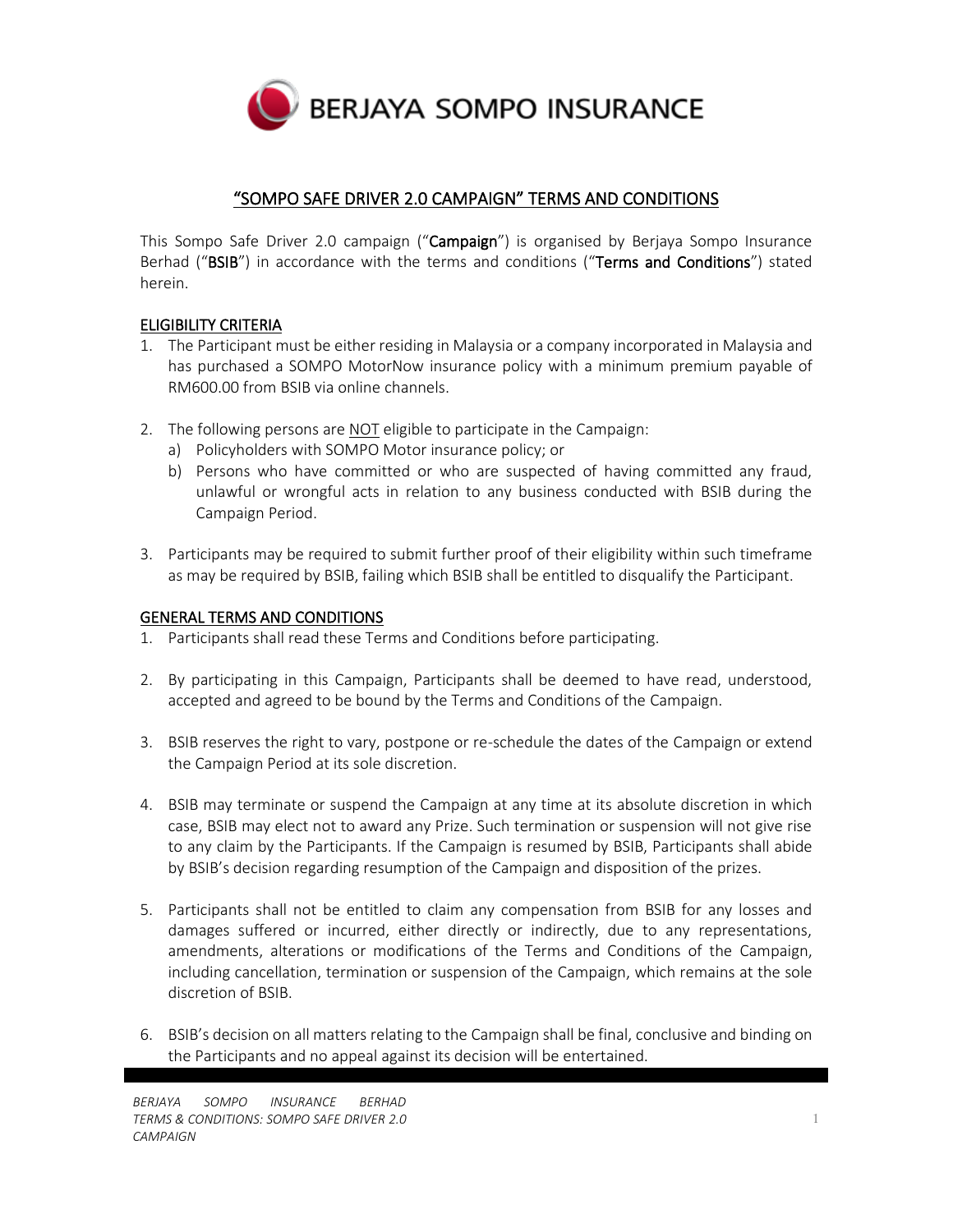

- 7. All information, including personal information or data submitted to BSIB in connection with the Campaign will only be used for the purposes set out in and treated in accordance with these Terms and Conditions, the Personal Data Protection Act 2010 and BSIB's Privacy Notice, which is available a[t https://www.berjayasompo.com.my/page/privacy-notice.](https://www.berjayasompo.com.my/page/privacy-notice)
- 8. By participating in the Campaign, Participants consent and agree that BSIB is entitled to collect, process and use the personal data submitted for the purpose of the Campaign, including publishing the Participant's personal data (e.g., name, email address and photo) for publicity, promotional and advertising purposes of the Campaign ONLY, without any compensation or need for prior notification to Participants.
- 9. BSIB will take all reasonable precautions to ensure that any third-party service provider involved in the Campaign keeps the Participant's personal data secure and dealt with in accordance with the Personal Data Protection Act 2010 and BSIB's Privacy Notice.
- 10. Participants shall assume full liability and responsibility in case of any liability, mishap, injury, loss, damage, claim or accident (including death) resulting from their participation in this Campaign, redemption and/or usage of the Prizes and BSIB shall not be responsible for any liability, mishap, loss, damage, claim or accident (including death) in any manner whatsoever.
- 11. The Campaign will be conducted in the English language.
- 12. BSIB shall not be responsible for any error, omission, interruption, deletion, defect, delay in operation or transmission, communications line failure, theft or destruction, unauthorised access to, or alteration of, user or member communications, or any problems or technical malfunction of its website, any telephone network or lines, computer online systems, servers or providers, computer equipment, software, failure of e-mail or players on account of technical problems or traffic congestion on the internet and/or website.
- 13. These Terms and Conditions shall be governed by and construed in accordance with the laws of Malaysia.

# CAMPAIGN MECHANICS

- 1. The Campaign shall commence on 20 June 2022 and will end on 30 September 2022, 11.59pm ("End Date"), both dates inclusive ("Campaign Period").
- 2. Participants must purchase a SOMPO MotorNow insurance policy with a minimum premium payable of RM600.00 via online from BSIB during the Campaign Period.
- 3. All valid SOMPO MotorNow insurance policies purchased during the Campaign Period will be automatically enrolled into the Campaign.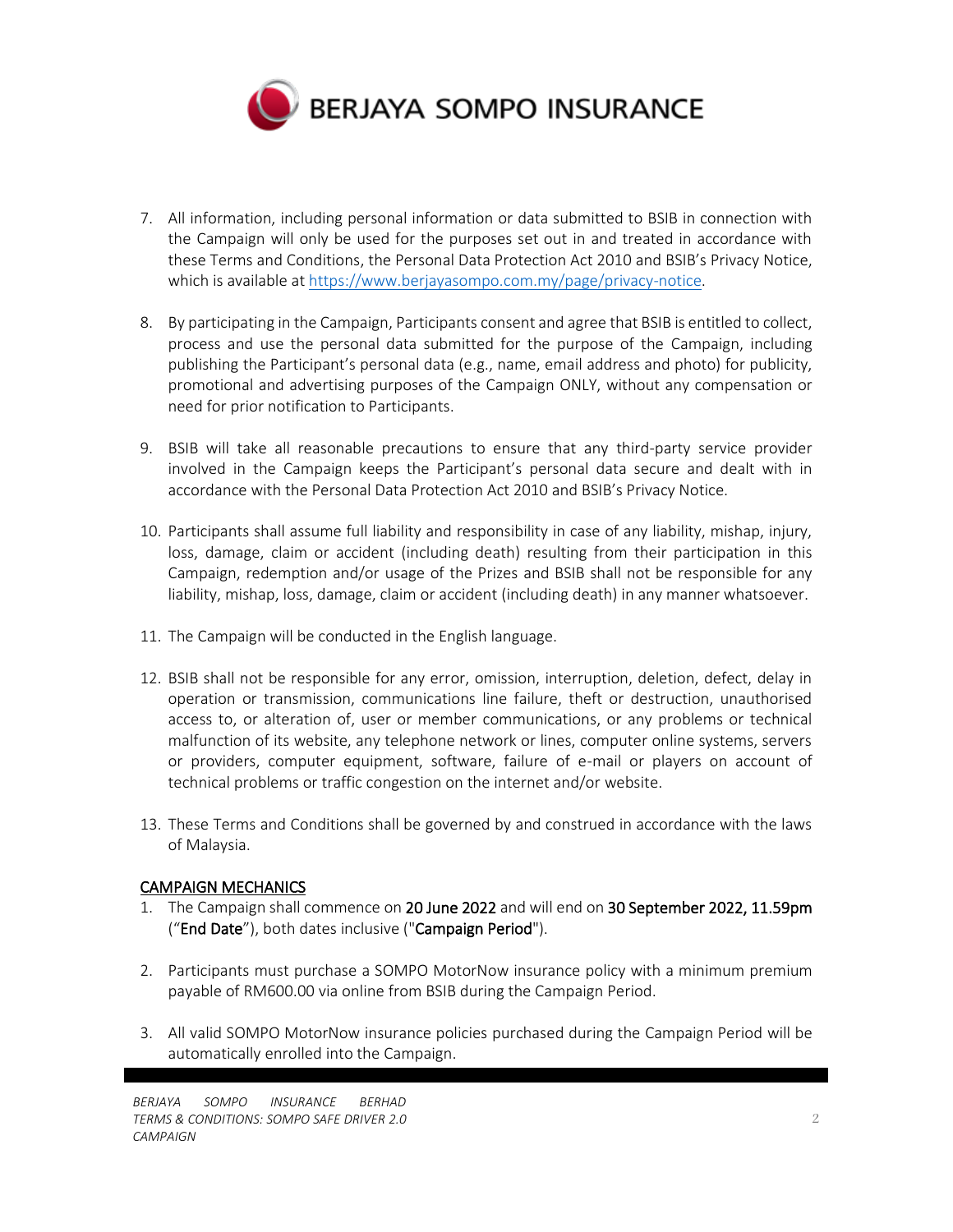

4. All costs and related expenses that are incurred to participate in the Campaign and to redeem the Prizes are the sole responsibility of the Participant.

## DISQUALIFICATION

- 1. BSIB reserves the right to disqualify Participants and/or revoke the Prize (at any stage of the Campaign) if:
	- (a) the Participant is ineligible or does not meet the Eligibility Criteria;
	- (b) the Participant breaches any of these Terms and Conditions, other rules and regulations of the Campaign or violates any applicable laws or regulations; or
	- (c) in BSIB's sole determination, it believes that the Participant attempted to undermine the operation of the Campaign by fraud, cheating or deception.
- 2. In the event of a disqualification after the Prize has been awarded, BSIB reserves the right to demand for the return of the Prize from the disqualified Participant.

#### PRIZES

- 1. All eligible Participants will receive a TnG eWallet Reload Pin worth RM50.00 each, after the Campaign End Date, which shall be sent by electronic mail unless otherwise notified.
- 2. BSIB reserves the right to substitute the Prize with another prize of equivalent value at any time at its absolute discretion.
- 3. Prizes are not transferable, non-refundable and not exchangeable for cash.

#### AWARDING OF PRIZES

- 1. All eligible Participants who purchase a SOMPO MotorNow policy with a premium payable above RM600.00 will receive the TnG eWallet Reload Pins worth RM50.00.
- 2. Additionally, the first one thousand five hundred (1,500) eligible Participants who purchase a SOMPO MotorNow policy with a premium payable above RM600.00 and the first seven hundred (700) eligible Participants who purchase a SOMPO MotorNow policy with a premium payable above RM1,300.00will also receive additional TnG eWallet Reload Pins worth RM20.00 and RM50.00 respectively if their No Claim Discount (NCD) entitlement is 55% at the time of policy purchase.
- 3. BSIB will go through all Campaign entries to validate compliance with the Campaign Terms and Conditions.